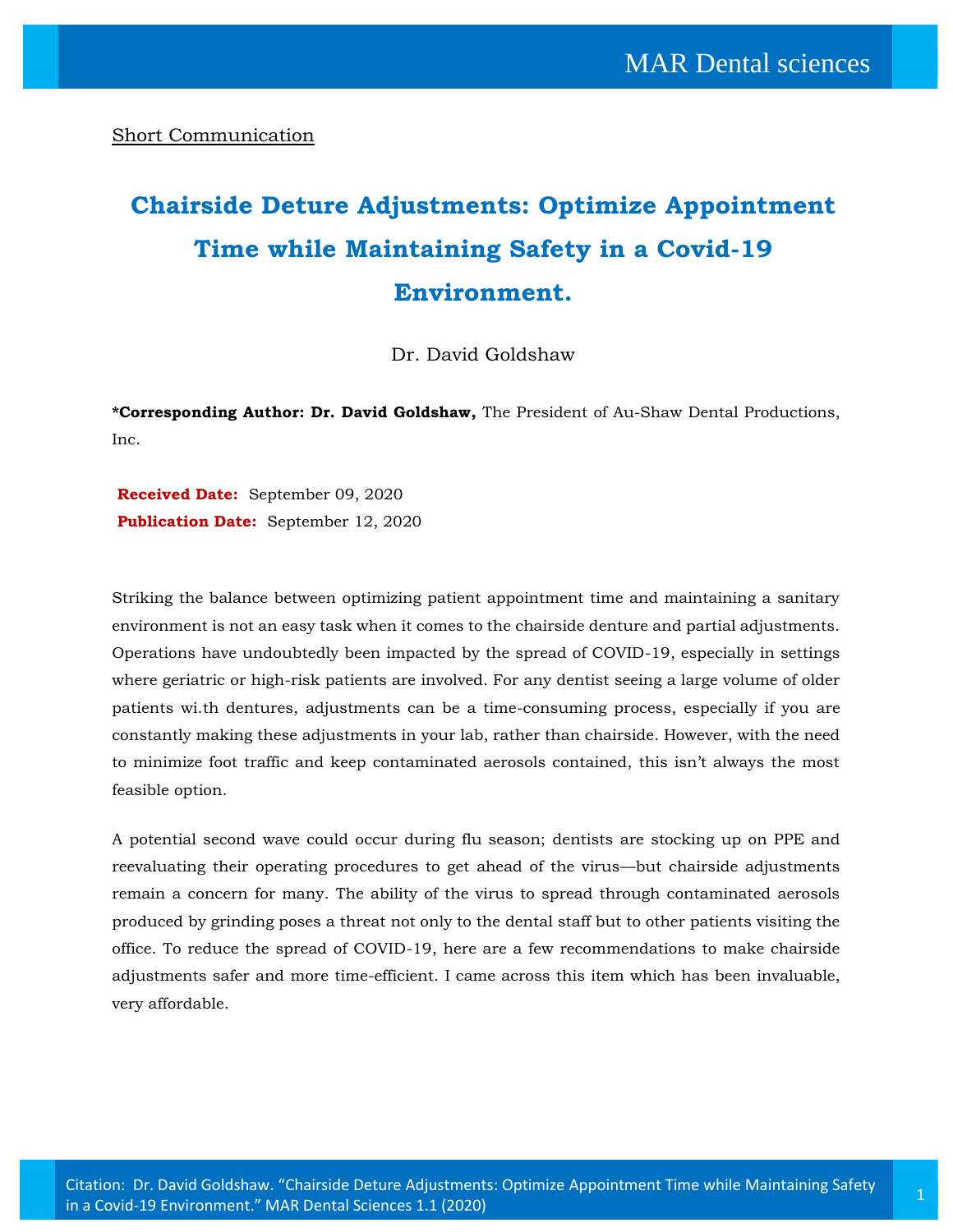## **Dust-X: Chairside Adjustment Containers**

Dust-X from Yates Motloid eliminates the need for dentists to leave the operatory and go to their lab to make adjustments. The product is a gusseted, disposable grinding bag made of FDA-grade material and it has adjustable openings on each side to accommodate hands and tools. As the dentist is grinding dentures in the bag and producing airborne particles, Dust-X acts as a 360 degree shield and collects particles for easy disposal. The FDA-grade material makes Dust-X durable against potential nicks from burs. This sanitary equipment can be used for nearly any application where aerosols are a concern, from air abrasion to TMJ splints, nightguards and more.

## **HEPA Air Purification Systems**

Using a HEPA air purification system in each patient room can drastically cut down on airborne particles produced by grinding. An air purification system by itself is not a guaranteed solution to combat the spread of infection by contaminated aerosols. However, it can add an extra layer of protection and make patients feel more comfortable knowing that their dentist is taking precautions to preserve their health. Filter efficiency studies have shown that 0.3-microns is very close to what is known as the "Most Penetrating Particle Size (MPPS)" for HEPA filter media. Efficiency is typically greater than 99.97% against larger or smaller particle sizes. Particles larger than 0.3 microns are more easily trapped, or intercepted, by the media. Smaller particles often lack sufficient mass to penetrate the media. Following is a list of suggested units that will fulfill these requirements:-

- ➢ Blueair Blue Pure 411 Air Purifier.
- ➢ Levoit LV-H132 Air Purifier.
- ➢ Molekule Air.
- ➢ GermGuardian AC4825 Air Purifier.
- ➢ Honeywell True HEPA Air Purifier.
- ➢ Dyson Pure Humidify + Cool.